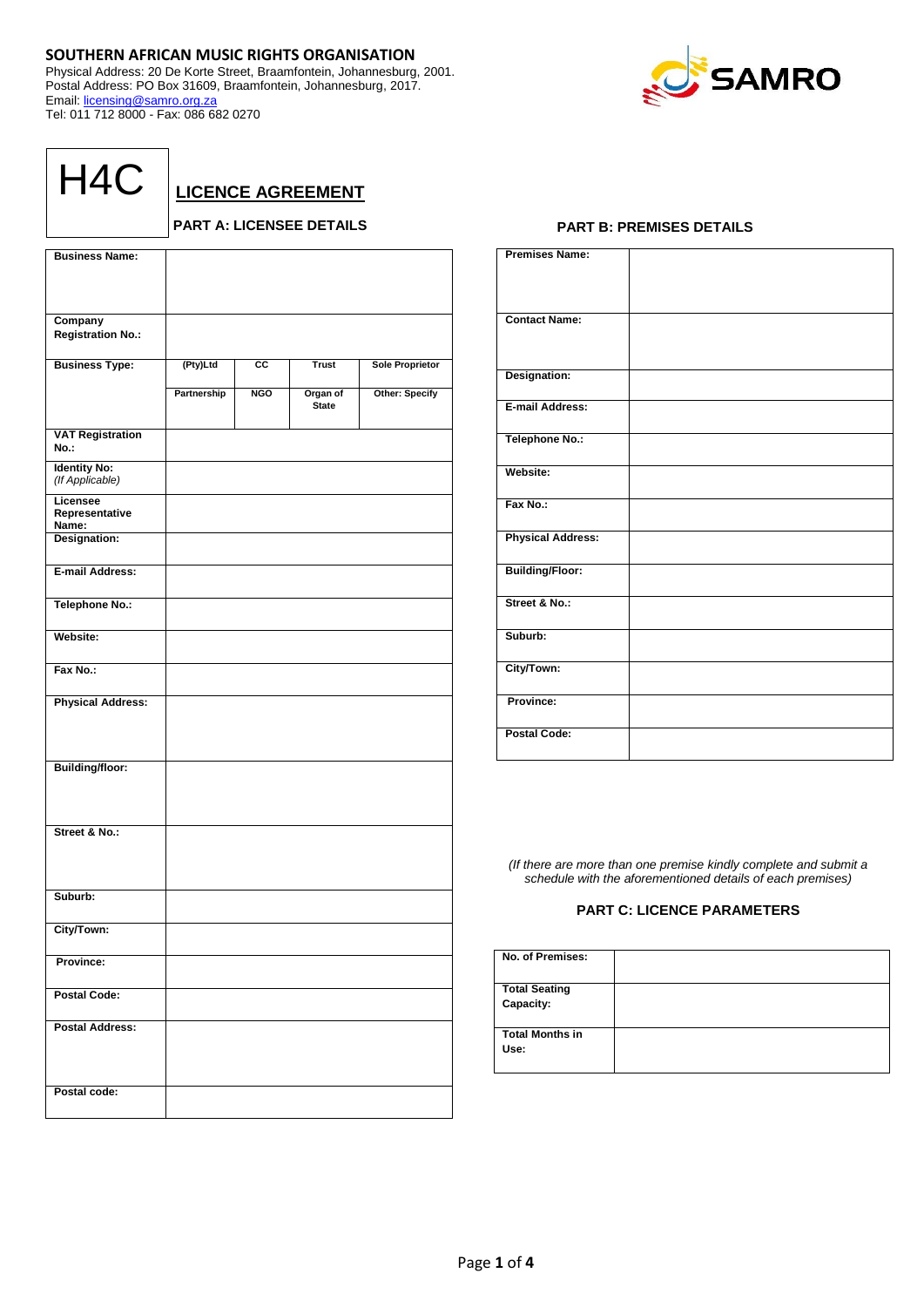## **PART D: LICENCE DETAILS**

## **1. TYPE OF LICENCE:**

1.1 This licence is an **H4C TYPE LICENCE**.

### **2. GRANT OF LICENCE:**

- 2.1 SAMRO, subject to the Licensee complying with the terms of the Agreement, grants the Licensee a Licence to Perform, or permit to be performed, any of the Works of Music for the time being in SAMRO's Repertoire, at the Premises.
- 2.2 The Licence is a 'blanket licence'. The Licensee is therefore entitled to, at the Premises and during the period that the Agreement is in force, perform any of the Works of Music in SAMRO's Repertoire. The licence fee is payable irrespective of whether the Licensee elects to Perform SAMRO's Repertoire or not.

### **3. COMMENCEMENT DATE:**

3.1 This Licence will commence on the 1st day of **2021\_**\_\_. ("Commencement Date")

### **4. PAYMENT OF LICENCE FEE:**

- 4.1 In consideration for the Licence Granted to the Licensee, the Licensee must pay to SAMRO an annual Licence Fee calculated in accordance with the SAMRO **Tariff H4C**, as amended from time to time ("Licence Fee").
- 4.2 The Licence Fee is payable annually, in advance, within 30 days (including weekends and public holidays) of the date of invoice.
- 4.3 The Licence Fee is based on the information provided by the Licensee. The licensee warrants that all information provided to SAMRO is true, correct and up to date.
- 4.4 SAMRO may amend the Tariff and Licence Fee payable, with 3 (three) months' prior written notice of any such amendment to the Licensee.
- 4.5 The Licensee is liable for payment of the amended licence fee from the date that the amended Tariff becomes effective.
- 4.6 If any increased Licence Fee becomes payable as a result of a change in the manner and extent of the Performance or usage of SAMRO's Repertoire, the Licensee must forthwith pay the proper proportion of such increased fee from the date of such change in the manner or extent of Performance of music.
- 4.7 If the amended Licence Fee is less than that which the Licensee previously paid, the pro-rata balance in respect thereof will be set off as a credit against the Licence Fee payable for the next ensuing year or, at the Licensee's option, refunded.
- 4.8 SAMRO will have the right, at any time during the subsistence of the Agreement, to reassess and check the Licence Fee payable by the Licensee and the parameters upon which the Licence Fee is payable.

## **5. DURATION, COMMENCEMENT AND PLACE**

- 5.1 The Licence will commence on the Commencement Date.
- 5.2 The Licence will continue in force for an indefinite period or until terminated by either Party in accordance with clause 16 below.
- 5.3 This Agreement is deemed to be concluded at SAMRO's physical address recorded herein above. Date:

### **PART E: SAMRO TARIFF**

## **6. SCOPE OF TARIFF**

- 6.1 The **Tariff H4C** applies to the performance of background music in hotels, residential hotels, motels, boarding houses, restaurants and similar premises which have only a seasonal trade (i.e. for not more than six months in any calendar year).
- 6.2 The **Tariff H4C** applies to workers' eating houses and other similar establishments as determined by the South African Tourism Board.
- 6.3 Where both Live Music Performances and Background Music are used in the same room or rooms, the full charge will be made for the Live Music in terms of SAMRO's applicable "E3" Tariff.

### **7. LICENCE FEES AND DEFINITIONS**

- 7.1 The Licence Fee are calculated by reference to the seating capacity of the rooms and the number of months during which the music is performed.
- 7.2 **"Performance**" includes performance by means of a disc player, tape machine, other devices for playing musical works, and includes performance by means of a radio and/or television set or diffusion loudspeakers, Whether or not the apparatus is owned by the employer or employee(s).
- 7.3 The Licence Fee payable will be calculated based on the following amounts:
- 7.3.1 **An amount of R59.76 per seat.**
- The above is subject to a minimum annual fee of **R763.59.**

(This agreement consists of Part A, B, C, D, E, F and G Please see overleaf)

### **PART F: SIGNATORIES**

### **FOR AND ON BEHALF OF THE LICENSEE:**

### **SIGNATURE :**

Who warrants that he/she is duly authorised to sign this Agreement and is fully aware of the stipulations contained herein.

| Name:        |  |
|--------------|--|
|              |  |
| Designation: |  |
|              |  |
| Date:        |  |
|              |  |
|              |  |
| Witness:     |  |

### **FOR AND ON BEHALF OF SAMRO:**

## **SIGNATURE :**

Who warrants that he/she is duly authorised to sign this Agreement and is fully aware of the stipulations contained herein.

| Name:        |  |
|--------------|--|
| Designation: |  |
| Date:        |  |
| Witness:     |  |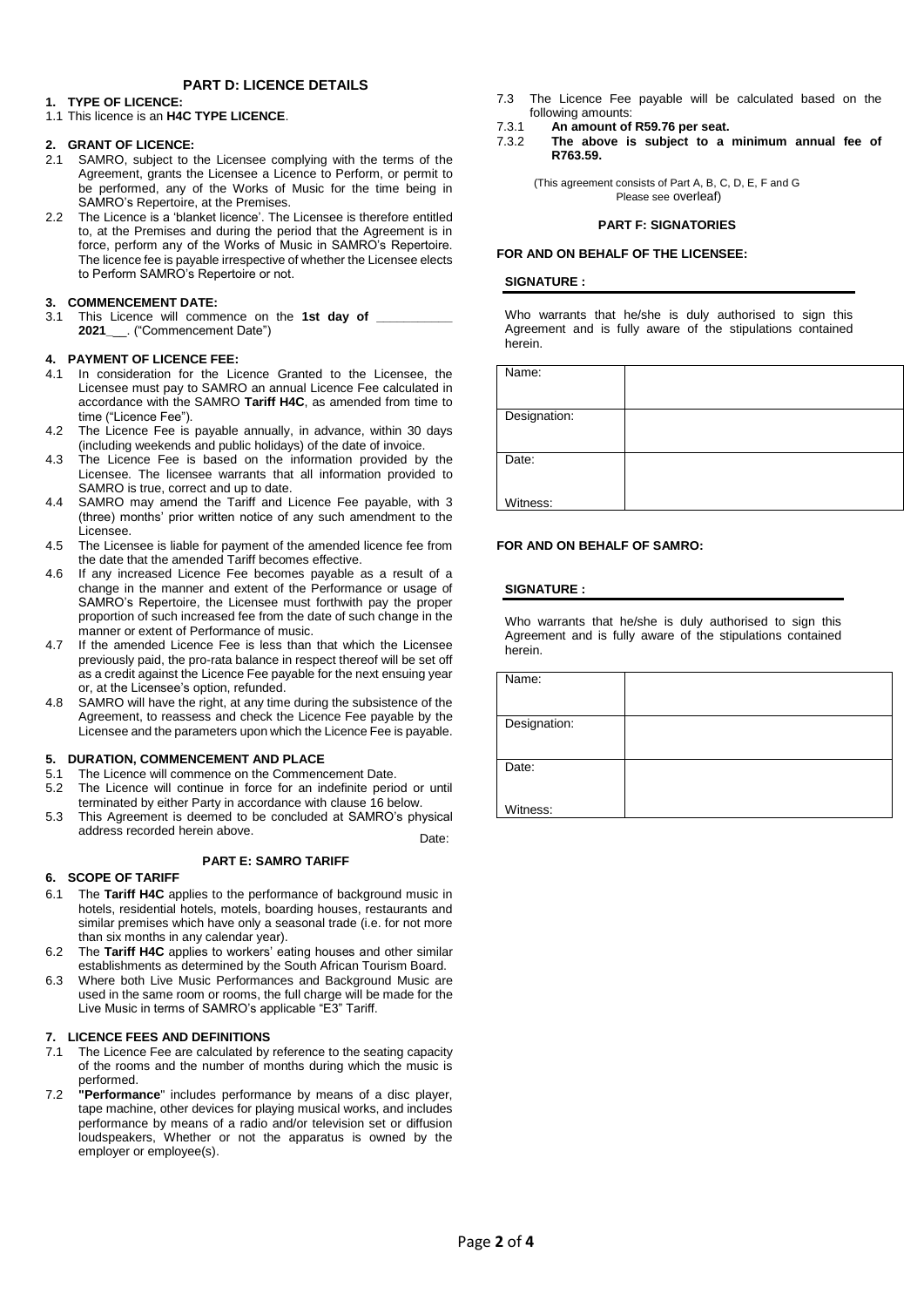### **PART G: GENERAL LICENCE CONDITIONS**

# **8. CRIMINAL OFFENCES**<br>8.1 The Licensee ackno

- The Licensee acknowledges that the use of SAMRO's Repertoire without the required licence constitutes an infringement of copyright and is an offence in terms of the Copyright Act 98 of 1978, punishable by a fine and/or imprisonment.
- **9. DEFINITIONS**
- 9.1 In these Licence Conditions:<br>9.1. **"Affiliated Society/ies"** 9.1.1 **"Affiliated Society/ies"** means any persons that are Collecting Societies (or which perform a role similar to Collecting Societies) in jurisdictions outside South Africa with which SAMRO is for the time being affiliated. A list of Affiliated Societies appears on SAMRO's website and is amended from time to time.
- 9.1.2 "Collecting Society/les" means a society for the protection of intellectual property or<br>collection of royalties and similar consideration for the use of any intellectual property<br>rights in any jurisdiction(s) in the under the Copyright Act 98 of 1978, as amended).
- 9.1.3 **"Day"** unless otherwise indicated means business days excluding weekend and public
- holidays. 9.1.4 **"General Amendment"** means an amendment made by SAMRO, from time to time, to these Licence Conditions, on notice to the Licensee. 9.1.5 **"Licence Conditions"** means the licence terms and conditions contained in this
- 
- document, as amended from time to time in accordance with this agreement. 9.1.6 **"Licence Year"** means a period of 12 (twelve) calendar months commencing on the Validity Date or any anniversary of the Validity Date during the subsistence of the Agreement.
- 9.1.7 **"Members"** means the companies, organisations, persons and entities who are, during the term of the Agreement, members of SAMRO (including the members of the Affiliated Societies), and who have licensed, assigned and/or mandated the licensing of the<br>Performance of Works of Music owned and/or controlled by them to SAMRO and/or the<br>Affiliated Societies, as the case may be.
- 9.1.8 **"Party'** and/or **"Parties"** shall mean either of the parties to this Agreement and/or both of the Parties as the case may be.
- 9.1.9 **"Performance"** has the meaning ascribed to it in the Copyright Act 98 of 1978, as amended from time to time, and the words **"Perform"** and **"Performed"** and **"Performing"** will have the same meaning
- 9.1.10 **"Personal Information"** has the meaning ascribed to it in the Protection of Personal Information Act 4 of 2013, as amended from time to time. 9.1.11 **"Premises"** shall mean the premises listed herein and in any related schedule, as
- 
- updated by the Licensee from time-to-time.<br>9.1.12 "SAMRO's Repertoire" and/or "Repertoire", means all Works of Music of SAMRO's<br>Members in respect of which SAMRO holds rights of Performance, including the Works of<br>Music of
- 9.1.13 **"Tariff Amendment"** means an amendment made by SAMRO, from time to time, to the tariff applicable to this Licence, on notice to the Licensee.
- 9.1.14 **"Territory"** means the Republic of South Africa, the Kingdom of Lesotho, the Kingdom of Swaziland and any other jurisdiction in which SAMRO is operational from time to time directly and not through an Affiliated Society. 9.1.15 **"Work of Music"** means the whole or a part of a musical work or of a musical work in
- combination with lyrics, words or any other literary work written for the purpose of accompanying the music, such as a song.
- 9.1.16 In this document all references to natural persons shall also refer to juristic persons and vice versa. **10. WARRANTIES:**

- 10.1 SAMRO warrants that it has the necessary approvals, licences and authorities to grant the Licence. SAMRO, authorised by written deeds of assignment, controls in the Territory, amongst others, the performing rights in
- 10.1.1 The Licensee warrants that it will, for the duration of the Agreement, comply with all laws applicable to the performance of its obligations in terms of this Agreement.
- 10.1.2 The Licensee warrants that all information provided to SAMRO by the Licensee or on its behalf, is complete, true, correct and up to date. 10.1.3 If it appears that the Licensee is a non-existent entity, and/or have not been registered as
- a juristic person at the relevant registrar's office, as at the date of signature of this Licence Agreement the person accepting the licence conditions will be personally liable in terms<br>of the Agreement, and will be bound by the terms and conditions thereof as if such person<br>was referred to and incorporated in the Lic
- 10.1.4 No term or condition contained in this Licence Agreement shall be interpreted in such a way that it waives or deprives the Licensee of any rights which the Licensee may have in terms of any applicable laws or to avoid any obligation SAMRO has in terms of any applicable laws or to set aside or override the effect of any provision of such laws or to authorise or do anything that is unlawful in terms of any law.

### **11. CONDITIONS**

- 11.1 If the Premises are temporarily or permanently used for any Performances or entertainment different in number or type from those forming the basis upon which this licence has been granted to the Licensee by SAMRO, the licence granted in terms of the Agreement will not extend to or be deemed to authorise such different Performances or entertainment.
- 11.2 Without limiting the generality of clause 11.1 above, the Licence will not extend to or authorise:
- 11.2.1 the Performance in their entirety of oratorios and other choral works or of excerpts
- therefrom which excerpts are of more than 20 minutes duration; 11.2.2 the Performance of ballets, or dramatico-musical works such as operas, musical plays,
- revues or pantomimes in so far as they consist of material written expressly therefor; 11.2.3 the Performance of any excerpt from any Work of Music if accompanied by dramatic action, dumb show, costume, scenic accessories, or other visual representation of the same work;
- 11.2.4 the Performance of any Work of Music accompanied by any words other than those (if any) published or otherwise associated therewith by the copyright owner; any such work in any altered or rearranged form, or with such costume or action as to produce parodied or burlesque effects; or any such work adapted to a dramatic form;
- 11.2.5 the Performance (except by means of duly authorised records and/or radio or television<br>receiving sets) of vocal excerpts from dramatico-musical works as aforesaid if the right of<br>such Performance is forbidden or res
- 11.2.6 the Performance of Works of Music from beyond the boundaries of the Premises; and/or 11.2.7 the recording of any Work of Music or any portion thereof.

# **12. ENTRY UPON THE PREMISES**<br>12.1 The Licensee must allow repr

11.1 The Licensee must allow representatives of SAMRO to inspect the Premises, at any time during office hours, for the purposes of checking the particulars upon which the Licence Fee payable by You is assessed, as well as Your compliance with these Licence Conditions. **13. LICENCE FEE PARAMETERS**

13.1 The Licensee must within 30 days of the last day of each Licence Year, for purposes of calculating the Licence Fee payable, provide SAMRO with a Licence Parameter Return

(available on the SAMRO website), indicating any and all changes to the licence parameters set out in this Agreement.

- **14. FAILURE TO MEET REPORTING OBLIGATIONS**
- 14.1 Should the Licensee fail to furnish the Licence Parameter Return referred to in clause 13.1 above within the required time period, SAMRO will be entitled to invoice the Licensee based on the licence parameters upon which the preceding invoice was based.
- 14.2 The provisions of clauses 14.1 do not absolve the Licensee of its obligation to provide SAMRO with its amended and correct Licence Parameter Returns and SAMRO will not be precluded from demanding delivery of the said returns.
- 14.3 In the event that the Licence Fee payable based on the Licence Parameter Return is greater than the Licence Fee payable in terms of clause 13.1, the Licensee will be liable for the difference between the two amounts, together with interest on such difference. **15. MUSIC USAGE RETURN**

- 15.1 The Licensee must, for the duration of the Agreement and on a quarterly basis, submit to SAMRO the following information regarding each and every Work of Music Performed at the<br>Premises: the name of the Work of Music; the name(s) of each composer; the name(s) of<br>the arranger; the name(s) of the performer; the times each Work of Music was Performed.
- 15.2 The Information must be delivered to SAMRO by way of post and/or e-mail, within 30 (thirty) days (including weekends and public holidays) of the last day of each quarter. 15.3 The Information must be recorded on a music Music Usage Return Form which is available
- from SAMRO in electronic form.
- 15.4 Each Music Usage Return must be signed by the Licensee.
- 15.5 SAMRO requires the information set out in clause 15.1 in order to allocate the funds it collects to its Members in accordance with its system of distribution. The Licensee acknowledges that failure to provide this information could result in SAMRO's Members not being
- remunerated for the Performance of their Works of Music. 15.6 In the event that the Licensee fails to provide SAMRO with the Music Usage Return, SAMRO may at its discretion secure the services of a third party to collate and prepare the Music Usage Return for the Licensee. The Licensee will be liable for all the costs associated with
- the collation and preparation of the Music Usage Return by such third party. 15.7 In view of the fact that this is a 'blanket licence', it is specifically recorded that the information required to be submitted by You in terms of this clause 15 does not in any way have a bearing on or relate to the quantum or calculation of the Licence Fee payable by the Licensee to SAMRO.

# **16. TERMINATION**

- 16.1 Either Party may terminate the Agreement and in so doing terminate the licence granted to the Licensee providing the other with 3 (three) months' prior written notice.
- 16.2 In the event that the Licence Agreement is terminated in accordance with 16.1, the Licensee will remain liable for any and all amounts payable to SAMRO for the licence up to and including the date of termination of the Agreement.
- 16.3 Upon the termination of this contract by either Party, the Licensee will no longer have the authority to Perform SAMRO's Repertoire.

- 17. CHANGE IN LICENCE PARAMETERS<br>17.1 Notwithstanding, and in addition to, Your obligation to provide SAMRO with Music Usage<br>Returns, and for purposes of allowing SAMRO to adjust the Licence Fee payable by You,<br>You must al
- 
- 17.1.1 the manner or extent of the Performance of music, as described herein.<br>17.1.2 the ownership of the Licensee or its business and/or 17.1.2 the ownership of the Licensee or its business and/or<br>17.1.3 trading name(s) of the Licensees business and/or the
- 17.1.3 trading name(s) of the Licensees business and/or the Premises; and<br>17.1.4 the date of any of the changes referred to in this clause 13.
- 17.1.4 the date of any of the changes referred to in this clause 13. 17.2 This notice must be given in writing to SAMRO and sent by registered post and/or email
- within 14 (fourteen) days of such change. 17.3 The Licensee acknowledges if it fails to furnish SAMRO with the information set out in clause
- 17, will have a detrimental effect on SAMRO's Members, resulting in SAMRO's Members not receiving the compensation to which they are entitled.

### **18. TARIFF AMENDMENTS**

- 18.1 Subject to your right to terminate this Agreement, provided for in clause 16 above, SAMRO may at its own discretion amend its Tariff at any time. 18.2 Any Tariff Amendment will take effect 3 (three) months after the date upon which SAMRO
- notifies the Licensee of such the amendment to the Tariff.
- 18.3 You must, within 14 (fourteen) days of being requested in writing to do so, furnish SAMRO with any and all information required for the assessment of Licence Fees payable by virtue
- of any Tariff Amendment. 18.4 SAMRO reserves the right to make such variations in this tariff as it considers appropriate when licensing premises or performances which, in its opinion, do not fall within the scope of this tariff.

# **19. GENERAL AMENDMENTS**

19.1 Subject to your right to terminate this Agreement provided for in clause 16 above, SAMRO may at its own discretion, amend the terms upon which this Licence is granted at any time. 19.2 The Licensee agrees to be bound by any and all General Amendments from the date

- specified in the General Amendment Notice.
- 19.3 SAMRO may, at its own discretion, amend any errors which are self-evident errors including but without limitation spelling, punctuation, reference, grammar or similar or any other defect<br>that does not materially affect the meaning and intent of this Licence Agreement.<br>20. CONSUMER PRICE INDEX ADJUSTMENTS

- 20.1 The Licence Fee payable by the Licensee will be adjusted automatically each year, on 1 July, in accordance with the official Consumer Price Index (CPI) as published by Statistics South Africa.
- 20.2 The notice periods provided for in clause 18 above in respect of Tariff Amendments will not apply to amendments to the tariffs relating to CPI adjustments. **21. VALUE ADDED TAX**
- 21.1 The Licensee must pay to SAMRO, in addition to the Licence Fee due under any Tariff, a sum in respect of Value Added Tax calculated at the relevant statutory rate in respect of such Licence Fee.
- 21.2 SAMRO will provide the Licensee with an Original Tax Invoice in relation to the fee payable. **22. INTEREST ON OVERDUE AMOUNTS**
- 22.1 Any Licence Fee which is payable and remains unpaid for a period in excess of 30 (thirty) days from the date of the invoice, will attract interest at the current legal rate, calculated in accordance with the interest rate prescribed by the Minister of Justice in accordance with the Prescribed Rate of Interest Act 55 of 1975, as amended.
- 22.2 Such interest will be calculated monthly in advance and is payable by the Licensee to SAMRO on demand.

### **23. PERSONAL INFORMATION**

- 
- 23.1 Subject to any applicable laws, the Licensee authorises SAMRO to:<br>23.1.1 use any Personal Information that SAMRO for the purposes of processing, executing and<br>administering the Agreement; calculating Licence Fees; col 23.1.2 informing the Licensee of any SAMRO news and information or information relating to the
- **Agreement** 23.1.3 informing the Licensee of any amendment, Tariff amendment or General Amendment to
-